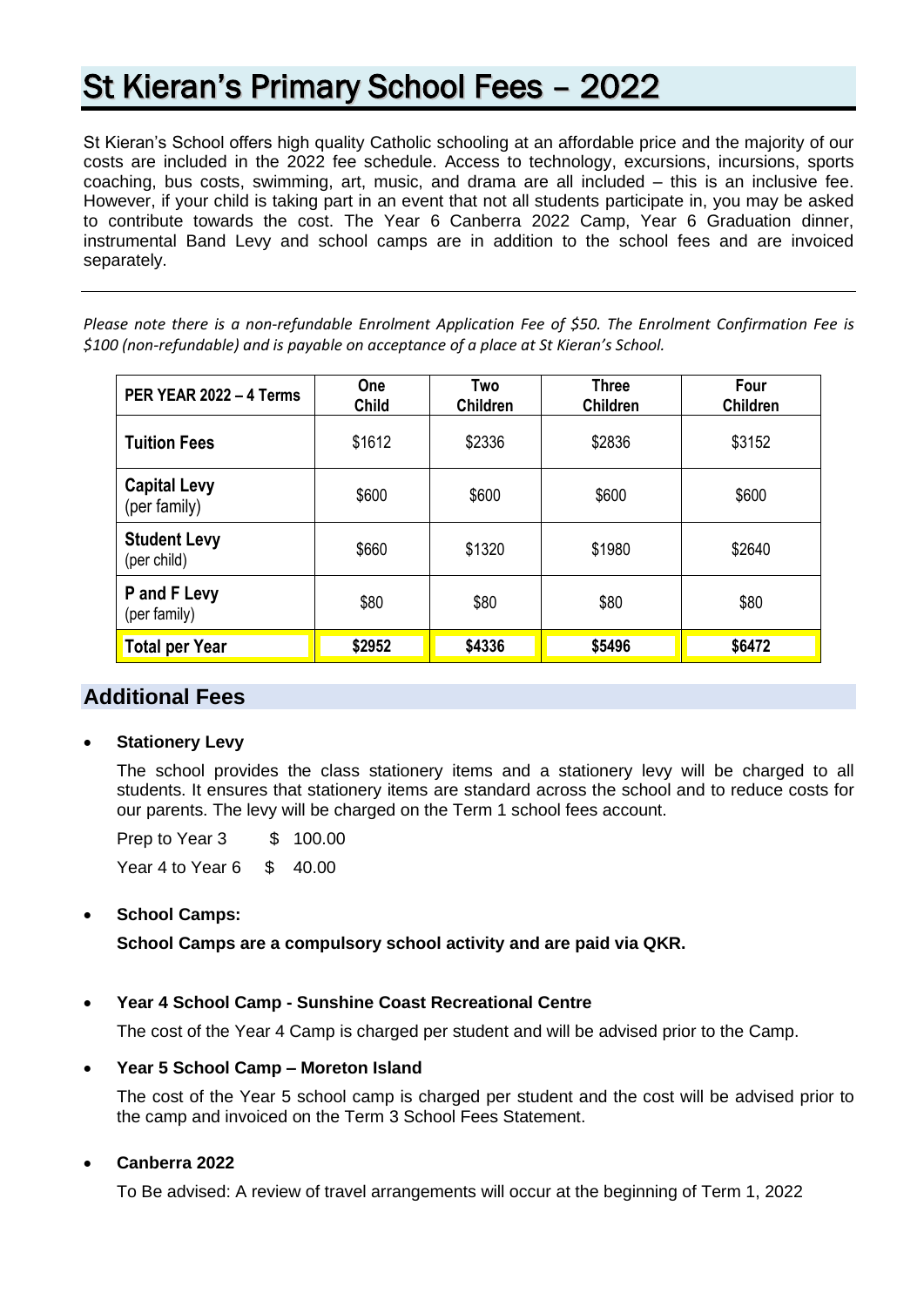**Instrumental Band Levy**: The Band program is open to students from Years 3–6 and is \$450.00 per year. This levy covers the cost of the Instrumental lessons, hire of the musical instrument. The Beginner Band levy will be billed in Term 2. The levy can be paid via QKR.

## **School Fees Policy**

We at St Kieran's School are committed to providing a Catholic education to all children whose parents desire this, subject to our Enrolment Policy. We are also aware that from time to time, some families find themselves in financial difficulties.

Unless there is an agreement for fee concessions at enrolment, the acceptance by parents of a position at St Kieran's assumes the ability to pay fees in full and paid by the due date on the account. Future concessions can be considered only in cases where children have already enrolled and where financial circumstances have subsequently changed in such a manner as to make fee adjustments necessary.

It is appreciated that changing family circumstances will sometimes necessitate moving location. Unless one Term's notice is advised to the school of terminating an enrolment, the school fees are payable in full for the whole of the term in which the enrolment is terminated.

## **School Fees Billing**

Accounts are issued each term via email from PBRI Finance. An account of full fees and levies will be issued and will be payable within 14 days of issue. Any arrangements to vary the terms of payment must be made with the finance officer and final approval is given by the Principal.

Accounts which remain outstanding 7 days after the due date will be dealt with in one of the following ways:

- Overdue notices will be issued. SMS message sent
- Letter or phone contact by the school Finance Office
- Interview with the Principal requested.
	- Where the Principal deems suitable due to slow payment of the school fees, parents will be requested take up a Direct Debit arrangement with the school.

Accounts that remain unpaid after the due date and no appropriate arrangements have been made to pay the fees and mail and phone contact by the school has been ignored will result in the account being placed in the hands of a debt collection agency. The debt collection agency will act on behalf of St Kieran's School to collect the debt.

Our preference for the payment of the school fees is by Direct Debit. The school's payment options are **Direct Debit**, **Bpay, EFT**. The school does not accept cash receipts. A Direct Debit allows for smaller payment to be made against the school fees account over the year. The DDR can be ongoing or have and end date of 30.11.2022 The DDR form is on the Parent Portal, or you can collect a form from the school office.

Please note families who set up a regular Bpay should provide details of the payment schedule to the Finance office and be approved by the Principal. This is an Agreed Payment Plan and must be finalised by the 31.10.2022